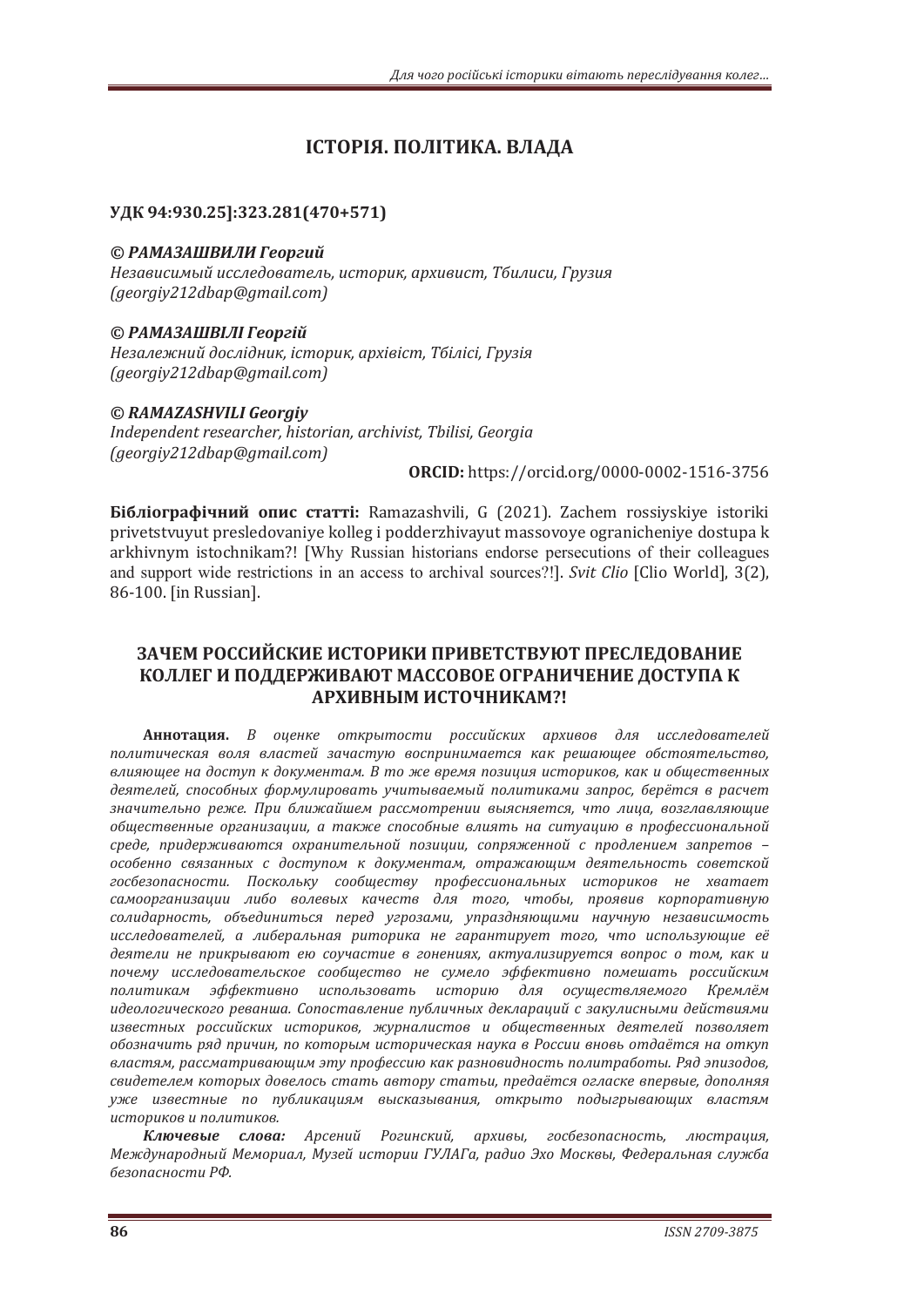## **ДЛЯ ЧОГО РОСІЙСЬКІ ІСТОРИКИ ВІТАЮТЬ** ПЕРЕСЛІДУВАННЯ КОЛЕГ ТА ПІДТРИМУЮТЬ МАСОВЕ ОБМЕЖЕННЯ ЛОСТУПУ ДО АРХІВНИХ ДЖЕРЕЛ?!

Анотація. В оцінюванні відкритості російських архівів для дослідників політичну волю влади часто сприймають як вирішальну обставину, що впливає на доступ до документів. Водночас позицію істориків, як і громадських діячів, здатних формулювати політичні запити, беруть до уваги значно рідше. За пильного вивчення з'ясовується, що особи, які очолюють громадські організації, а також здатні впливати на ситуацію в професійному середовищі, дотримуються охоронної позиції, пов'язаної з продовженням заборон, особливо доступу до документів органів радянської держбезпеки. Оскільки спільноті професійних істориків не вистачає самоорганізації чи вольових якостей для того, щоб, виявивши корпоративну солідарність, об'єднатися перед погрозами, що скасовують наукову незалежність дослідників, а ліберальна риторика не гарантує того, що діячі, які її використовують, не прикривають нею співучасть у переслідуваннях, актуалізується питання про те, як і чому наукове співтовариство не змогло ефективно перешкодити російським політикам використовувати *історію з метою ідеологічного реваншу Кремля*. Зіставлення публічних декларацій із закулісними діями відомих російських істориків, журналістів і громадських діячів дає змогу виокремити низку причин, за якими історична наука в Росії знову віддається на відкуп владі, що сприймає цю професію як різновид політроботи. Окремі епізоди, свідком яких довелося стати автору статті, оприлюднені вперше, доповнюючи вже відомі з публікацій висловлювання істориків і політиків, які відкрито підігравали владі.

Ключові слова: Арсеній Рогінський, архіви, держбезпека, люстрація, Міжнародний Меморіал, Музей історії ГУЛАГу, радіо Ехо Москви, Федеральна служба безпеки РФ.

## **WHY DO RUSSIAN HISTORIANS WELCOME THE PERSECUTION OF COLLEAGUES AND MAINTAIN MASS RESTRICTIONS ON ACCESS TO ARCHIVAL SOURCES?!**

Abstract. In assessing the openness of Russian archives to researchers, the political will of the authorities is often perceived as a decisive factor affecting access to documents. At the same time, the position of historians, as well as of public figures, who are able to formulate a request taken into *account by politicians, is taken into account much less often. Upon closer examination, it turns out that those who lead public organizations, as well as those who are capable of influencing the situation in* the professional environment, adhere to a protective position associated with the extension of bans especially those related to access to documents reflecting the activities of the Soviet state security. *Since the community of professional historians lacks self-organization or strong-willed qualities to* unite in front of threats that abolish the scientific independence of researchers, and liberal rhetoric *does not guarantee that those using it do not cover up complicity in persecution with it, the question of* whether and how and why the research community has failed to effectively prevent Russian politicians *from effectively using history for the Kremlin's ideological revenge is getting actual. Comparison of* public declarations with the behind-the-scenes actions of famous Russian historians, journalists and *public figures allows us to identify several reasons, according to historical science in Russia, it is again* left to the mercy of the authorities, who consider this profession as a kind of political work. Some episodes, which the author of the article witnessed, are made public for the first time, supplementing the statements already known from publications that openly play into the hands of the authorities of historians and politicians.

*Key words. Arseniy Roginskiy, archives, gosbezopasnost', International Memorial, lustration, Museum of the history of GULAG, radio Ekho Moskvy, Federal Security Service of the Russian Federation.* 

Выступая 25 мая 2012 г. в Днепропетровске на круглом столе, посвященном положению «Историка - между реальностью и памятью» руководивший на тот момент историко-просветительским и правозащитным обществом «Международный Мемориал» Арсений Рогинский рассказал об эпизоде, дающем веские основания предполагать, что он периодически работал на российские власти: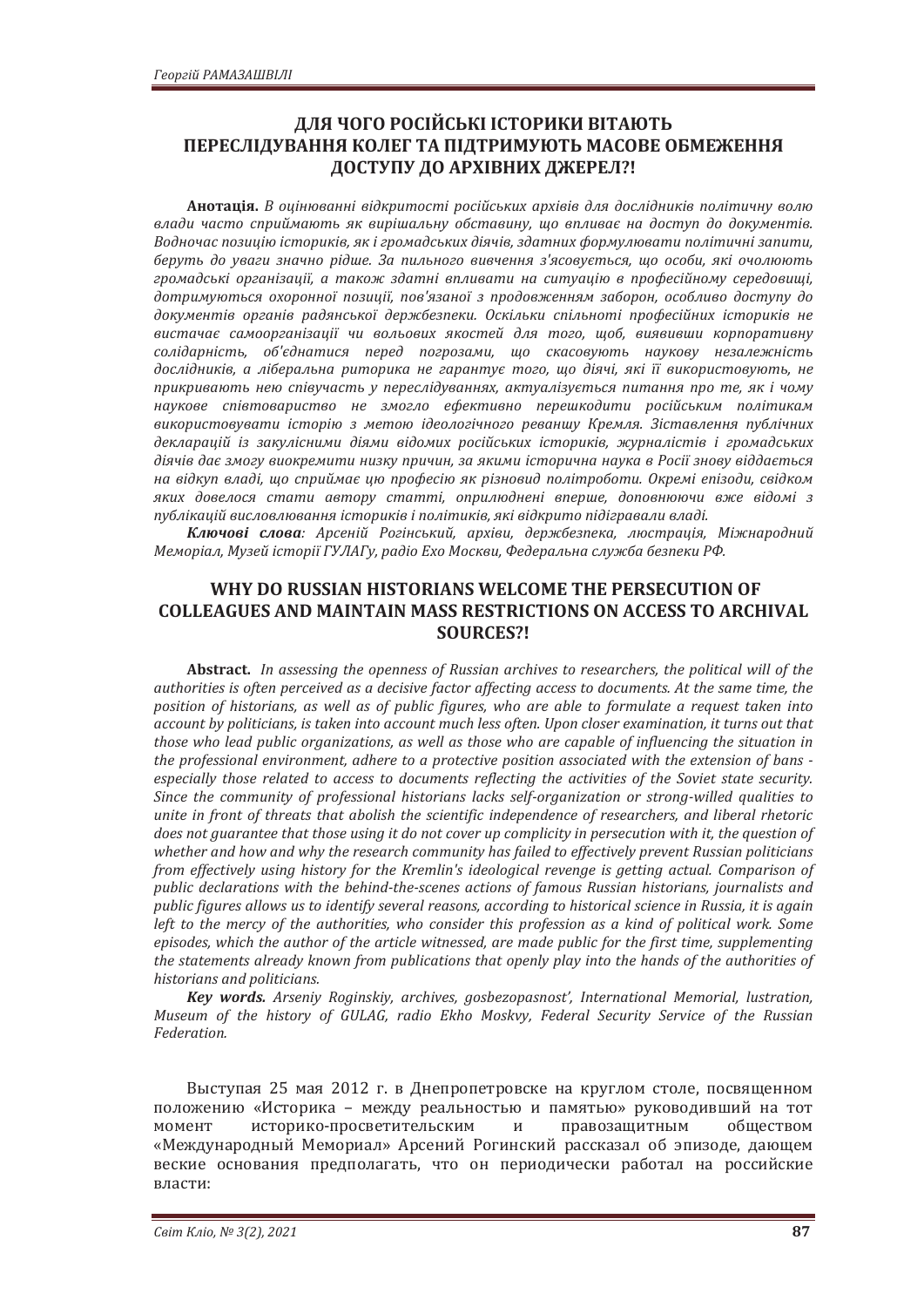«В 1992 году, с мая по октябрь, я и мои коллеги были экспертами по делу КПСС в Конституционном суде. По этому поводу в архивах нам открыли множество  $\phi$ фондов, много разных комплексов документов. [...] Среди прочего попалась переписка *о следующей истории: июль 1945-го, Восточная Польша, войска проводят так* называемую войсковую операцию, прочесывают огромный лес, задерживают семь тысяч человек. Эти семь тысяч человек фильтруют в течение 2-3 недель, основную *массу* отпускают, около 600 человек оставляют [...] потому что они, с точки зрения СМЕРШа, очевидные «аковиы» - солдаты Армии Крайовой. Дальше, собственно, документы, о которых идёт речь, - это переписка, в которой участвуют Берия и Абакумов, фигурирует генерал Горгонов, посланный специально из Москвы (который *˅˒ˑ˔ˎˈˇ˖ˡ˜ˈˏ˔˕˃ːˈ˕ː˃˚˃ˎ˟ːˋˍˑˏˏˑ˔ˍˑ˅˔ˍˑˆˑʛʒʐȌˇˎˢˎˋˍ˅ˋˇ˃˙ˋˋǤʑ˒ˈ˓ˈ˒ˋ˔ˍˈ* прямо говорится: для ликвидации использовать такой-то батальон [...]. Там нет прямого приказания расстрелять, но очевидно, что эти люди были убиты».

Хотя очевидно, что в подобной ситуации следовало, воспользовавшись предоставившейся благоприятной политической обстановкой (а находка сделана не позже осени 1992-го, то есть спустя год после распада СССР), опубликовать эти документы, чтобы польские специалисты с российскими коллегами смогли далее расследовать эту историю, задействуя смежные дисциплины (от археологической и антропологической до архивной и, при необходимости, следственной), А. Рогинский с компаньонами принимают дикое для любого профессионального историка решение:

«И вот, в 1992-м, осенью, мы с коллегами задумались, что нам делать с этим **иашим знанием?** [...] Волновали нас немыслимо нервные русско-польские отношения. *ʞˑ˕ˑˏ˖ ˚˕ˑ ˏ˞ ːˋˍ˃ˍ ːˈ ˏˑˆˎˋ ː˃˚˃˕˟ ˓˃ˊ˄ˋ˓˃˕˟˔ˢ ˔ ʙ˃˕˞ː˟ˡ – ˕ˑˆˇ˃ ʒˎ˃˅ː˃ˢ* военная прокуратура (далее - ГВП) начала следствие по катынскому делу, оно еще **ии до чего не дошло – и тут мы вбрасываем в этот полукостёр русско-польских** отношений еще одно бессудное убийство 600 человек, то есть как бы вторую *ʙ˃˕˞ː˟Ǥ ʞˑˎ˟˔ˍˑ-˓ˑ˔˔ˋˌ˔ˍˋˈ ˑ˕ːˑ˛ˈːˋˢ – ˕ˑːˍ˃ˢ ˕ˈˏ˃ǡ ːˈ ˕ˑˎ˟ˍˑ ˅ ˔ˏ˞˔ˎˈ* отношений между государствами».

Это объяснение и сейчас выглядит невероятно неубедительным и едва ли искренним: с чего бы это «диссидента» и «правозащитника» интересуют не права семей шестисот расстрелянных в 1945-м поляков, а «нервные русско-польские отношения», то есть, прямо говоря, дипломатические интересы уровня МИД'а? Чем публикация найденных документов могла помешать начатому ГВП Катынскому расследованию? В какой «диссидентской» методичке было написано, что «бессудное убийство 600 человек» нужно замалчивать? К тому же при чем тут «польско-российские отношения», если речь идёт о преступлении, совершенном почти полвека назад в другой стране и при другом режиме? И с какой стати А. Рогинский, который, как ни крути, получил в 1992-м с Н. Петровым допуск к архивным документам как историк, вдруг стал оценивать последствия с позиций российского дипломата, каковым он ни секунды не являлся?

В итоге, как свидетельствует А. Рогинский, «18 лет эти выписки пролежали. А в 2010 году мой приятель, с которым мы вместе работали в той экспертной группе, Никита Петров, который когда-то и обнаружил эти документы, решил, что сейчас уже нормально об этом говорить. Мы еще раз посоветовались, и он опубликовал эту историю в своей книге и в «Новой газете».

Утверждая, что опубликовать документы спустя 18 лет решил именно Н. Петров, А. Рогинский умолчал о том, что речь идёт о его формальном подчинённом по «Мемориалу». И если бы Н. Петров был абсолютно свободен в принятии решения, то абсолютно непонятно, зачем ему понадобилось бы «еще раз посоветоваться», чтобы опубликовать найденную в архиве переписку. Переводя с иносказательного языка А. Рогинского, следует сделать вывод, что Н. Петров был вынужден испрашивать у него разрешения.

Что же предпринимает А. Рогинский, скрывающий своё право накладывать вето и принимать ключевое решение за неким деперсонифицированным «мы»? -«Но всё-таки мы всё время думали, как представить это так, чтобы было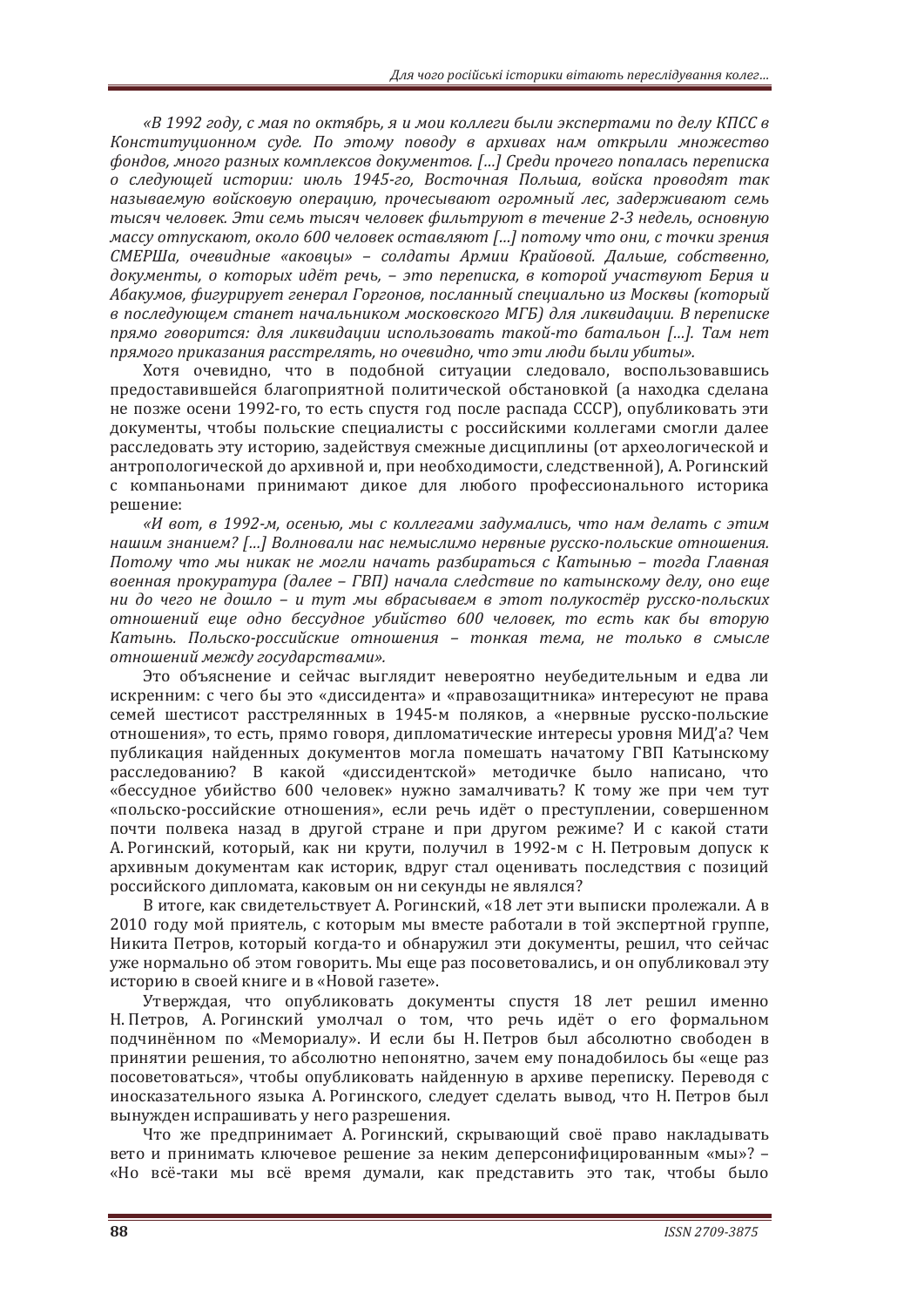максимально неболезненно для польского сознания. [...] Петров сначала дал большое интервью «Газете Выборчей», потом документы получили широкое распространение [...]».

Произошел ли дипломатический скандал или же антироссийские погромы на улицах Польских городов? Нет. Напротив, случилось именно то, что могло и должно было произойти 18-ю годами ранее, не прими тогда А. Рогинский решение (сам ли или же по чьему-то указанию) воздержаться от публикации документов: «В Польше – немыслимый резонанс, потому что там существует общество, которое искало этих людей в течение многих лет. Они понимали, что их убили. Они просто не были в этом абсолютно убеждены - а тут вроде как появилось доказательство».

Подытожим. Арсений Рогинский 18 лет блокирует публикацию документов, важных для семей шестисот расстрелянных поляков и занимающихся их судьбами исследователей. Сколько за эти 18 лет родственников расстрелянных ушло из жизни, неизвестно, однако доподлинно известно то, что каждый из тех, кто ушел из жизни с 1992-го до того, как Никита Петров дал интервью в 2010-м, так и не узнал обстоятельств дела. Право держать их в неведении 18 лет себе присвоил, не имея на это никаких оснований, А. Рогинский\*.

Кто, кроме безумца, может уверенно сказать, что будет жив не то, что через 18, но хотя бы через 10 лет? Чем, в таком случае, кроме феноменального цинизма и отработки политического заказа можно объяснить позицию А. Рогинского, который, разумеется, не мог поручиться за то, что обнаружившие эту переписку люди, будут живы и окажутся способны через столько лет опубликовать документы?

Причем, обратим внимание на очевидную неискренность предложенных им объяснений. А. Рогинский явно блефовал, когда утверждал, что заботился о поляках («как представить это так, чтобы было максимально неболезненно для польского сознания»), поскольку он не просто ждал, но дождался того момента, когда вероятность проведения каких-либо раскопок снизится к минимуму в связи с постепенным ужесточением кремлёвского режима. При Борисе Ельцине, когда схожие археологические работы проводились, А. Рогинский терпеливо молчал. Первое десятилетие правления Владимира Путина – молчал, и дал Н. Петрову добро предать эти данные огласке (и то - сперва в интервью, и лишь затем - в научной публикации) только в 2010-м - зловещем для поляков году, в апреле которого разбился самолёт, на борту которого находились президент Лех Качинский и члены Польского правительства.

Что может быть более болезненным для поляков, которые осознали, что, в силу недружественной позиции российского руководства, ни о каком полноценном расследовании, предполагавшем бы проведение археологических работ, и речи быть не может, пока В. Путин остаётся у власти?

Учитывая, что, рассказывая об этом весной 2012-го в Днетропетровске. А. Рогинский признался, что «привёл два примера, а мог их привести полтора десятка», следует признать, что человеку с такой психологией категорически нельзя было предоставлять право принимать решение за других историков и, тем более, за целую организацию, когда и что публиковать, и можно ли вообще публиковать в среднесрочной перспективе.

Этот груз моральной ответственности за 18-летнее утаивание сведений от нуждавшихся в них поляков не помешал А. Рогинскому 7 апреля 2010-го поприсутствовать в Катыни на поминальных мероприятиях, организованных в память о расстреле польских военнопленных. Комментируя позицию российский официальных лиц (а в Катыни тогда побывали и В. Путин с премьер-министром Польши Дональдом Туском) А. Рогинский углядел некий значительный смысл в

<sup>\*</sup> Имея 23-хлетний опыт архивных исследований, связанных, в частности, с поиском места, где разбился и был похоронен экипаж моего двоюродного деда, я не в состоянии представить, чтобы можно было называть порядочным человеком типа, который присвоил бы себе право скрыть от меня информацию, в поисках которой я работал в архивах и ездил по местности, где разбился самолёт моего родственника.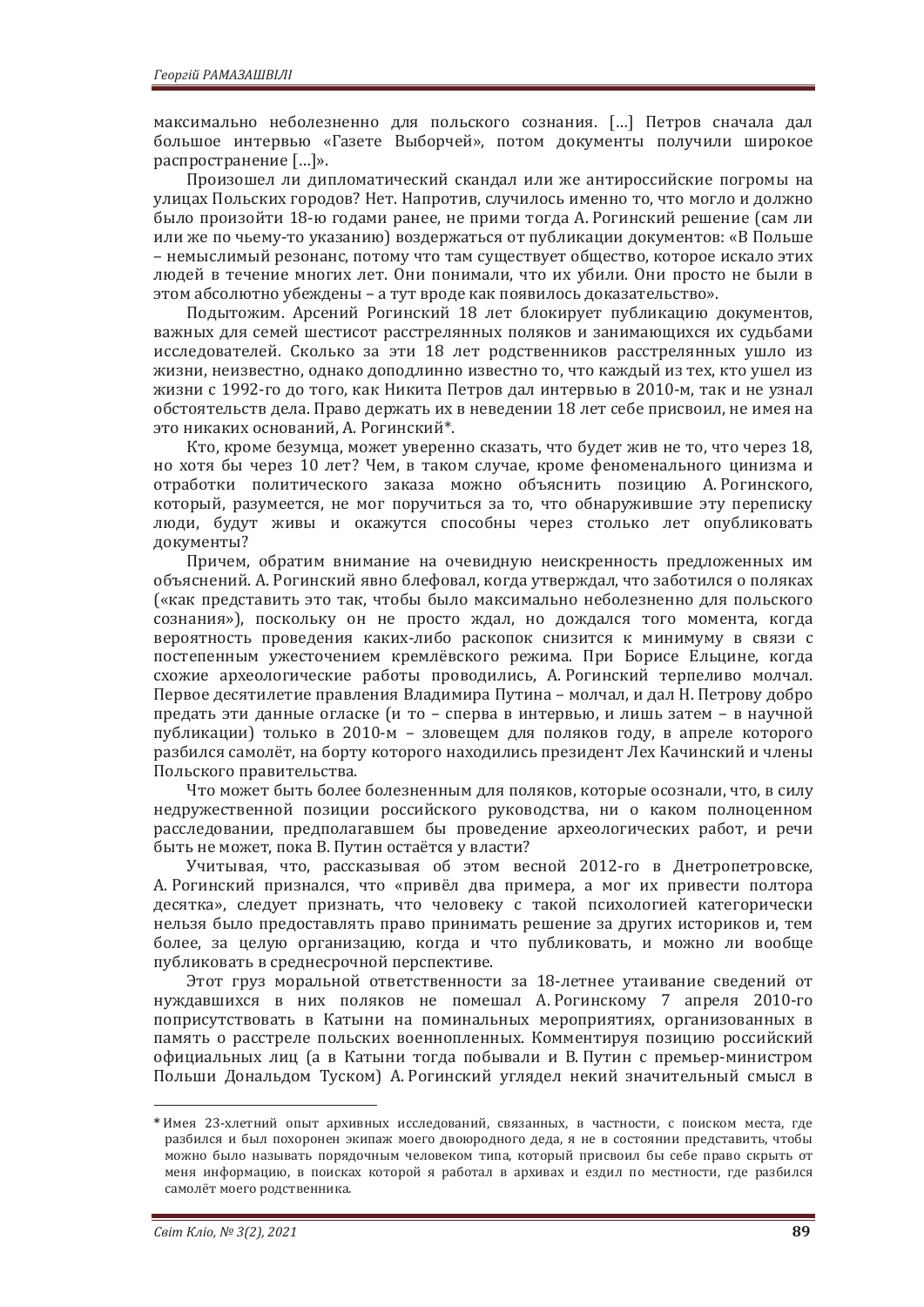том, что «премьер-министр России встал на колени около польской могилы во имя жертв Катыни. Это имеет огромное значение» [12].

Отметил председатель международного «Мемориала» и то, что В. Путин «назвал преступление преступлением, правла, в той речи на кладбище он не сказал, что это преступление Сталина; он сказал, что это - преступление тоталитаризма. Но даже термин «тоталитаризм» в его устах услышать для меня было удивительно».

Наигранная сентиментальность бывшего зэка А. Рогинского должна была восприниматься двусмысленно. Ему ли было не знать, с какой лёгкостью российские официальные лица умеют жонглировать терминами, добиваясь их обесценивания? В любом случае, 18 лет воздерживаясь от публикации документов, важных для семей расстрелянных, по меньшей мере странно обращать внимание на представления, сопряженные со вставанием на колени. Что-что, а эти показные поступки точно никак не могли бы компенсировать сокрытие необходимых полякам архивных источников.

Рассуждения А. Рогинского приобрели характер комично фрейдистский, когда он, насаждавший в «Мемориале» патернализм<sup>\*</sup>, заговорил о том, что «надо в первую очередь в этой патерналистски настроенной стране, где смотрят на власть и слушают власть, чтобы власть официально от своего имени это сказала».

Рассказывая о том, как его «товарищ участвовал в одной передаче по Катыни», и 80% аудитории «уверенно заявили», что именно немцы расстреляли поляков, А. Рогинский стал сетовать на то, что «когда такое количество людей убеждены в том, чего не было, что белое - это черное, а черное - это белое, [...] пока массове сознание переменится, конечно, это преступление будет лежать между нами и поляками».

Интересно, что правозащитник, вменяя обществу в вину превратное представление о событиях 70-летней давности, скромно промолчал о том, что сам, 18 лет удерживая Н. Петрова от публикации данных о шести сотнях расстрелянных в 1945-м поляках, внёс свою посильную лепту в то, чтобы упомянутое им «массовое сознание» не получило необходимую пищу для ума, а совершенное советским режимом преступление и дальше «лежало между нами и поляками». Поэтому и его слова о том, что «главное - это наконец, донести правду о Катыни до российского народа»\*\*, выглядят едва ли убедительно.

Сами поляки, впрочем, серьёзных выводов из того, как А. Рогинский на много лет утаил распространение архивной информации об их расстрелянных соотечественниках, сделать не захотели, судя по тому, что 4 июня 2018 г. в посольстве Польши состоялся посвященный ему вечер, на котором посол Влодзимеж Марчиняк вручил вдове покойного руководителя «Мемориала» Екатерине Великановой «Командорский крест со звездой Ордена за заслуги перед Республикой Польша», коим А. Рогинского посмертно наградил «за непоколебимую позицию в распространении правды о новейшей истории» этой страны президент Анджей Дуда [3]. Тому, что командорского креста оказался удостоен именно А. Рогинский, откровения которого полностью дезавуируют мотивировочную часть награждения, остаётся только удивляться, задаваясь одновременно вопросом о том. кто же был тем политиком либо обшественным деятелем, который сподобил награлную комиссию (?) при Польском презиленте слелать такой паралоксальный выбор. Причем, это была не первая награда, полученная А. Рогинским от поляков: в

<sup>\*</sup> Я вынужден оставить за рамками этой статьи подробный анализ того, как Рогинский превратил общественно-политическую организацию, каковой являлся «Мемориал», в семейно-клановотрайбовый бизнес. Достаточно ограничиться упоминанием, например, Александры Поливановой, которая умудрилась, будучи переводчиком со шведского, перейдя в «Мемориал», попасть в правление общества - исключительно благодаря тому, что она приходится племянницей Никите Охотину, многие годы являвшемуся близким другом Рогинского и одним из топ-менеджеров этой организации.

<sup>\*\*</sup>Хотя эти слова А. Рогинского даны Голосом Америки в пересказе («В свою очередь Арсений Рогинский обратил внимание на то, что главное - это, наконец, донести правду о Катыни до российского народа») [1]. Удостоверился ли редактор сайта у А. Рогинского, насколько точно корреспондентом Голоса Америки воспроизведены его слова, не известно.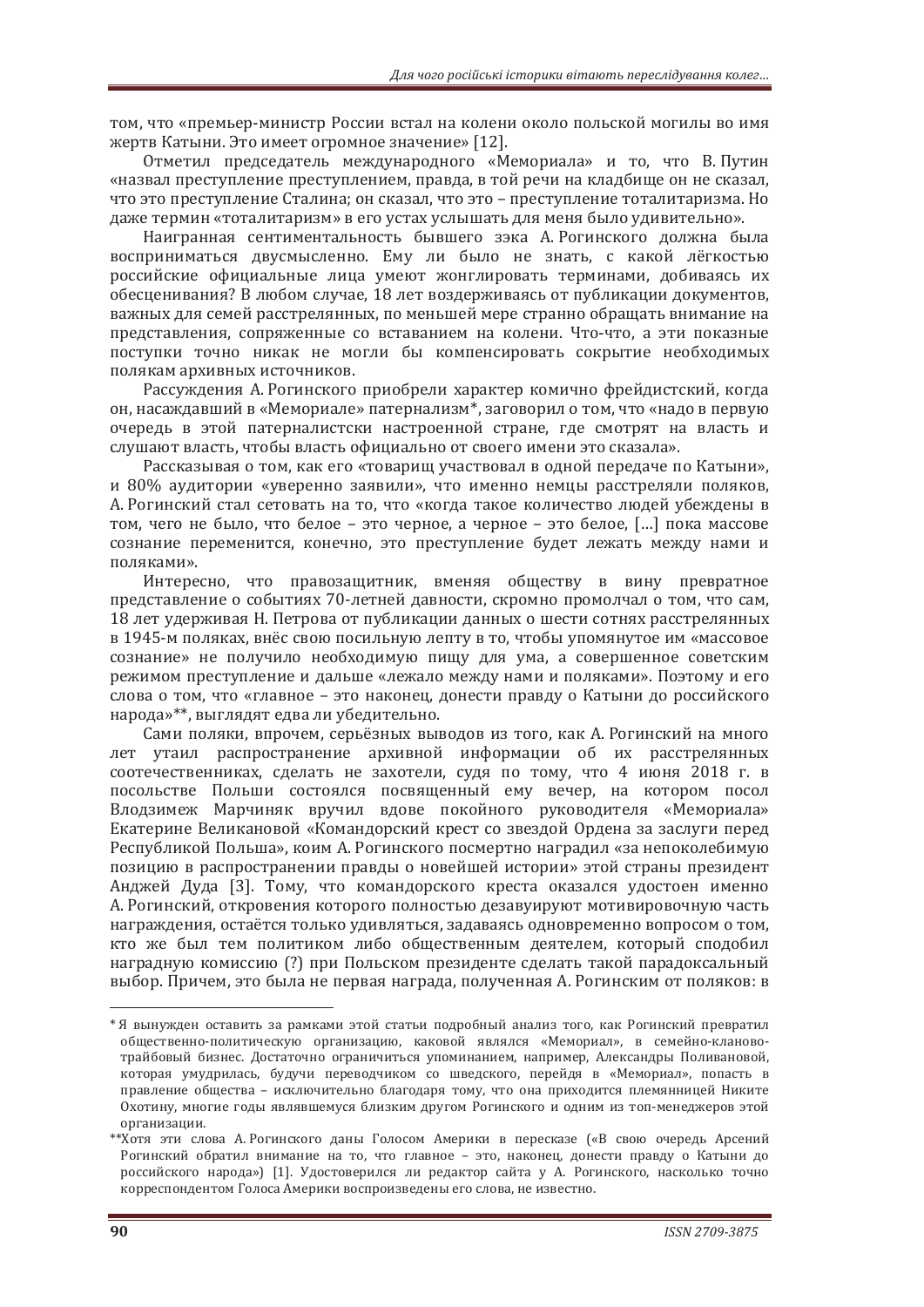2005-м и 2010-м гг. его наградили орденом «Заслуг перед республикой Польша» степени кавалера. Не менее парадоксально выглядит и награждение А. Рогинского в 2010-м орденом «За заслуги перед Федеративной Республикой Германия».

О том, как абсолютно советский по типу внутренний цензор останавливал А. Рогинского и вынуждал его препятствовать исследовательской работе подчинённых ему историков, демонстрирует еще один дикий пример из его собственной практики:

«В начале 90-х я довольно много занимался статистикой советского террора. Изучил огромное количество отчетных «простыней» о терроре за все годы, из разных регионов Советского Союза. Статистика у нас всерьёз начинается с 1921 г., до 1921 г. сохранились только разрозненные обрывки. [...] Году в 1994-м я всё изучил, всё расписал и сложил. Дальше - нужно было публиковать. Я посмотрел на свои *˙ˋ˗˓˞* ȏǥȐ. *ʏ ˒ˑ ˏˑˋˏ ˒ˑˇ˔˚ˈ˕˃ˏ ˊ˃ ˅˔ˡ ˋ˔˕ˑ˓ˋˡ ˔ˑ˅ˈ˕˔ˍˑˌ ˅ˎ˃˔˕ˋǡ ˑ˕ ͷͿͷ; ˇˑ*  $1987z$ ода (последние аресты были в начале 1987-го), по сохранившимся документам получилось, что арестованных органами безопасности по всей стране было 7 миллионов 100 тысяч человек. При этом, среди них были арестованные не только по политическим статьям. И довольно много. [...] И вот цифра итоговая -7 миллионов. Это за всю историю советской власти. [...] А общественное мнение *ˆˑ˅ˑ˓ˋ˕ǡ ˚˕ˑ ˖ ː˃˔ ˚˖˕˟ ˎˋ ːˈ ͷ ˏˋˎˎˋˑːˑ˅ ˃˓ˈ˔˕ˑ˅˃ːː˞˘˕ˑˎ˟ˍˑ ˊ˃ ͷͿͽ-1939-ˌǤ* [...] И отложил я все свои вычисления в сторону. Надолго, А потом уж (через годы) *˅˓ˑˇˈ˖ˉˈˏˑˉːˑ˄˞ˎˑ˒˖˄ˎˋˍˑ˅˃˕˟ǡ˃˅˓ˈˏˈːˋːˈː˃˛ˎˑ˔˟Ǥʞˑˍ˃ǽ* [2]*.*

Учитывая, что через шесть с половиной лет А. Рогинского не стало, его рассуждения о том, что имеет смысл отложить на не поддающиеся заведомому подсчету годы столь значимую публикацию, выглядят сейчас, по меньшей мере, самонадеянно. Мог ли он сам не отдавать себе отчета в том, что времени, говоря его языком, может и не найтись, - едва ли. Поэтому вдвойне интересна мотивация, заставившая историка, пренебрегая потраченными на исследование месяцами, а возможно и годами (сколько времени по дням он работал над этой темой, не известно), отказаться от публикации полученных результатов.

«Вокруг меня во внешнем мире существуют люди, мнение которых важно для меня: существует традиционное интеллигентское общественное мнение, и, что самое главное, мнение бывших заключенных, которых в 1994 г. в живых еще оставалось очень много. И они мерили наши жертвы за всю историю террора какими-то совершенно немыслимыми цифрами, десятками миллионов. [...] И я принадлежу этому обществу, живу среди этих людей, я их часть. [...] Просто точно  $3HaA$ , что, во-первых, не поверят. А, во-вторых, для круга, к которому я считаю себя принадлежащим, это значило бы, что всё, что нам говорили о цифрах до этих пор вполне уважаемые нами люди, неправда».

Хотя А. Рогинский и пояснил, что под обществом он понимает «не часть советской власти или российской демократии, а этих людей», очевидно, что определённый общественно-политический подтекст у его мотивов был. Понимая, как этот пересмотр чисел может быть использован, например, КПРФ, он мог намеренно отказаться от публикации. Что касается его опасений дезавуировать заблуждения «вполне уважаемых нами людей», то никакого греха в том, чтобы предоставить многим из них возможность при их жизни узнать точные числа и. скорректировав собственные подсчеты, избавиться от заблуждений, не было. Более того, именно и только это входило бы в обязанности профессионального историка.

А. Рогинский еще не раз отстаивал ту же удивительную для человека, называющего себя правозащитником, запретительную позицию. Так, задавая 31 октября 2013 г. в присутствии собравшейся аудитории сопровождённый длинным предуведомлением вопрос директору Архива Штази Роланду Яну, выступавшему на открытой встрече, организованной «Мемориалом», А. Рогинский в полуутвердительной форме поинтересовался, правильно ли выдавать следственные дела, если недалёкие историки и журналисты не смогут корректно понять язык спецслужб, которым написаны документы, а потому сделают неверные выводы.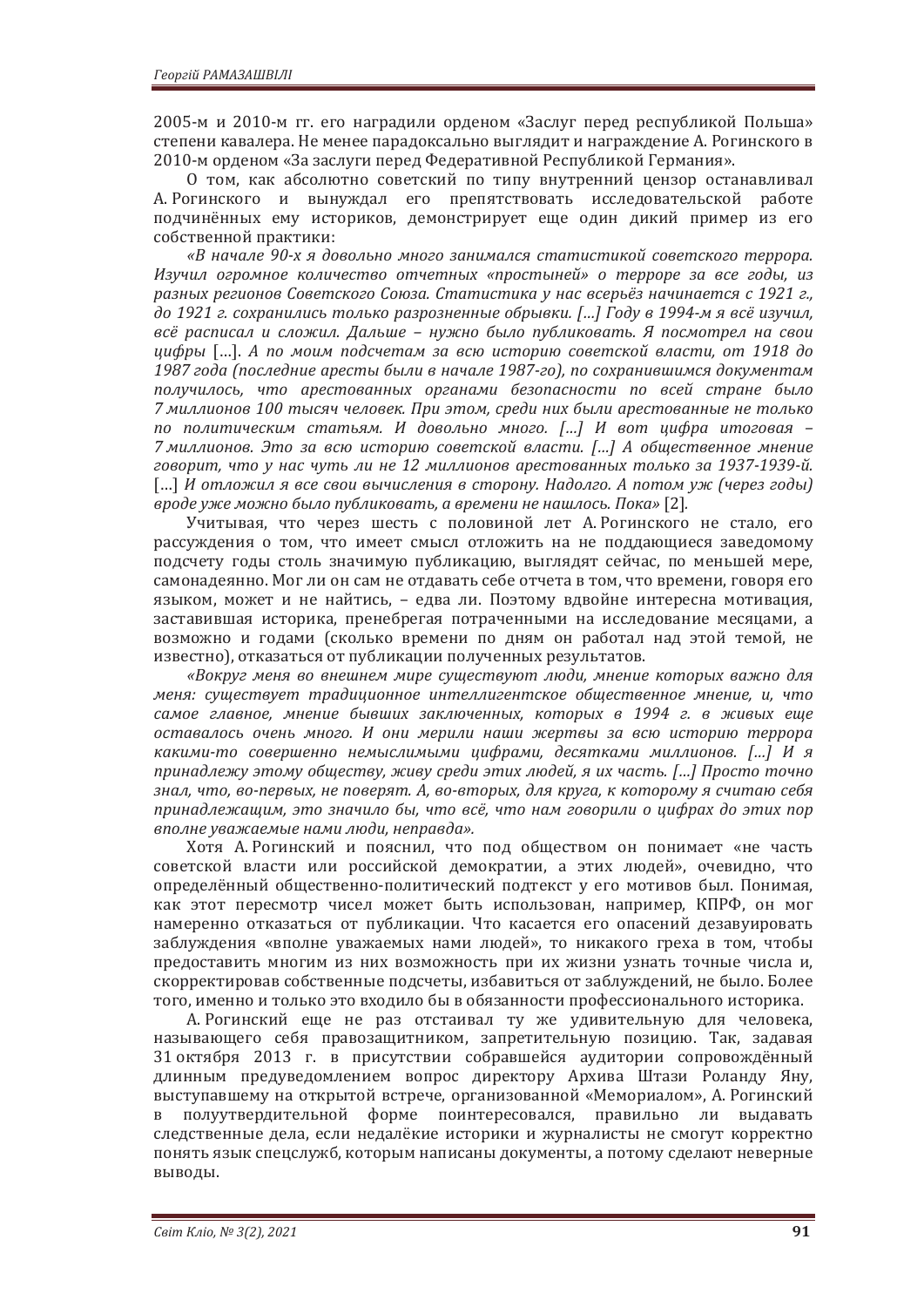Роланд Ян был заметно удивлён самой постановкой вопроса. Для нас же, находящихся, в отличие от него, не в Германии, важно то, что подход А. Рогинского можно с одинаковым успехом распространить не только на следственные или налзорные дела диссидентов 1960-1980-х гг. но и на массив документации. отражающей работу репрессивного аппарата в 1930-1940-х.

Озвученная руководителем «Мемориала» позиция вдвойне парадоксальна не только потому, что она исходит от руководителя «международного правозащитного историко-просветительского» общества, но и отсутствием в её предложенной А. Рогинским формулировке даже намёка на правовое основание. То, что историк может превратно, как считает А. Рогинский, понять фразу, написанную сотрудником госбезопасности, рассматривалось этим «правозащитником», как приемлемое основание для незаконное ограничение доступа к архивному источнику.

В среде мнимо либеральных властителей «дискурса» уже сейчас предпринимаются активные попытки придумать алиби, которым многие из её представителей смогли бы воспользоваться в случае, если при непрогнозируемом развитии событий в России архивные фонды госбезопасности, отражающие сотрудничество осведомителей с органами, станут доступными, как это уже произошло в ряде бывших советских республик. 18 ноября 2018-го Нина Брагинская, входившая, как она пишет, еще в конце 1980-х в «группу «Мемориал»», опубликовала у себя на странице заметку, представляющую собой очевидную попытку скомпрометировать источник, несший потенциальную опасность для большого количества людей с так называемым «статусом» в российском обществе. Не снисходя ни до каких примеров и не пытаясь оценить возможные масштабы этого явления, - что начисто лишает нас возможности понять, может ли и должно ли подобное обстоятельство как-то влиять, например, на рассекречивание фондов КГБ, - Н. Брагинская поставила, по существу, под сомнение достоверность всех архивных документов, в которых тот или иной человек мог быть обозначен как информатор Комитета: «А вот донесение чекиста, что завербовал такого-то. Вот он! А донесение фиктивное. Герой его и не знал об этом, нквдешник отчитывался о работе перед своим начальством. [...] Приписки у них были. Были» [20].

Поскольку подобная постановка вопроса может быть любым информатором использована как алиби, являющаяся антиковедом Нина Брагинская должна была бы пояснить, пытался ли кто-либо из коллег хотя бы приблизительно оценить масштабы подобных приписок. Хотя это эффектно выглядит в теории, а в художественном фильме смотрелось бы и вовсе бесподобно, на практике же у чекистов, как и сотрудников КГБ, не могло не существовать способов проверить, действительно ли имярек является завербованным агентом. Иными словами, утверждение, что любой чекист мог объявить любого гражданина завербованным им агентом и оформить это документально либо так позиционировать его в какомто письменном отчете, выглядит слегка неубедительно, и даже если предположить, что в Наркомате или Комитете находились такие Хлестаковы, объявляющие, что они «с Пушкиным на дружеской ноге», то без реалистичной оценки того, сколь распространены (если вообще) были подобные приписки, принимать этот аргумент в расчет булет, по меньшей мере, нелобросовестно.

Вероятность того, что данные в документе могли быть недостоверны, подаётся как презумпция недостоверности подобных источников как таковых. Поразительно, что на подобную подтасовку идёт историк Н. Брагинская\*, которой заведомо известно, что субъективность изложения, в принципе, характерна для множества документов, вне зависимости от того, в какую эпоху они были написаны, а потому не может рассматриваться как фактор, полностью дезавуирующий содержащуюся в архивном документе информацию. То, что множество документов составлены, мягко говоря, не идеально (и профессионал зачастую может

<sup>\*</sup> Нина Брагинская – доктор исторических наук, профессор, главный научный сотрудник Института классического Востока и античности НИУ ВШЭ. В 1989-1992 гг. сотрудничала с НИиПЦ «Мемориал».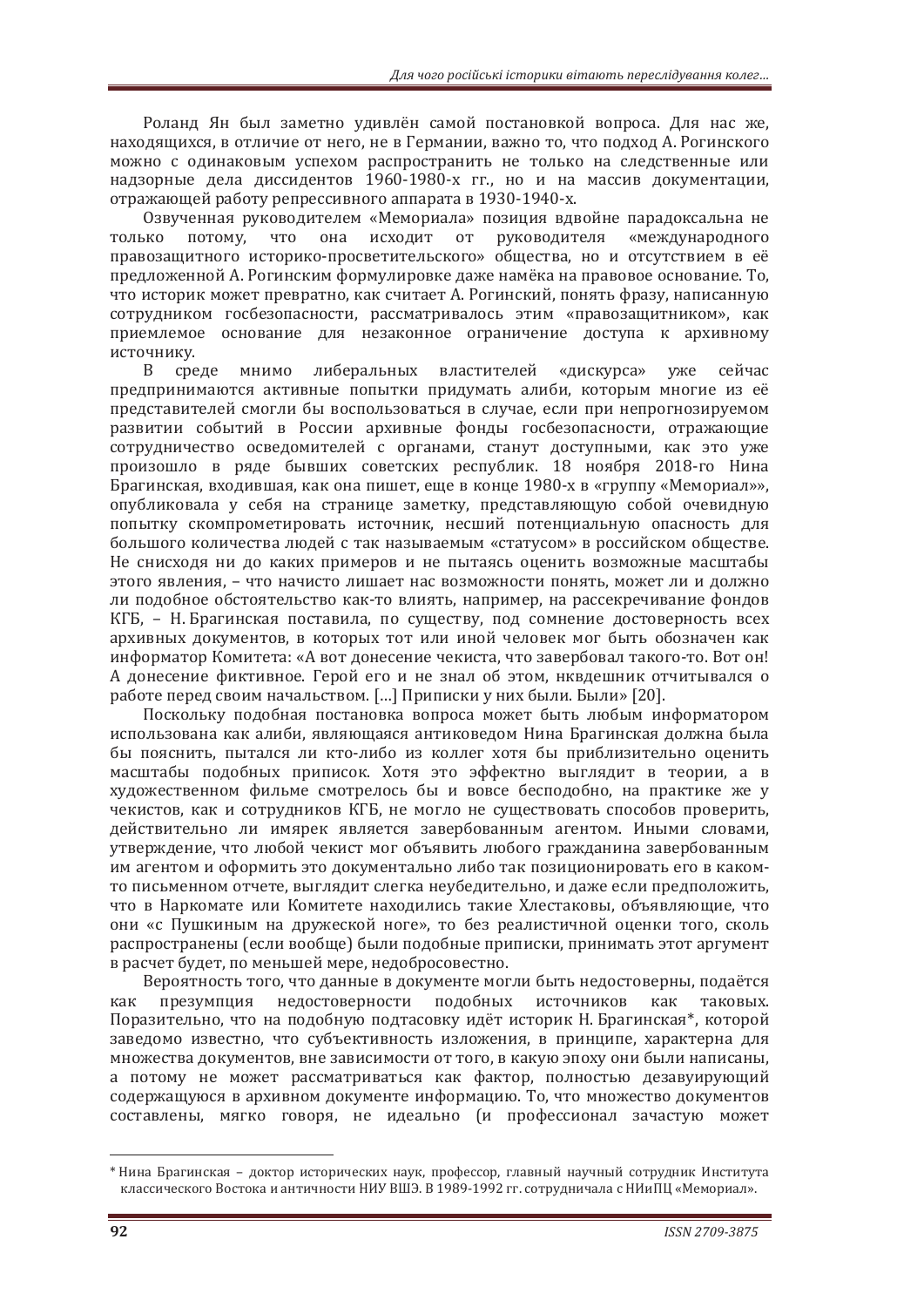перечислить как те обстоятельства, которые, к сожалению, упомянуты не были, так и те, что изложены в той степени, в какой их осознавал либо считал нужным описать автор), не мешает историкам их анализировать и, давая необходимые ссылки, использовать как источник информации - хотя бы в наиболее достоверной части.

Н. Брагинская же, вместо того, чтобы открыто признать, что ложное зачисление в агенты не могло быть массовым, решила использовать презумпцию абсолютной недоказуемости достоверности созданного сотрудниками НКВД/МГБ/КГБ документа, а заодно, предавшись общим теоретизированиям, зарапортовалась до того, что якобы невозможно понять, кого следует подразумевать под палачами: «Радаманты самозванные! Вы определение палача дали? Определение жертвы дали? К реальности пробовали применить? Документами подтвердить?»

Заговорив о неком переходящем в лабораторную стерильность теоретическом абсолюте, Н. Брагинская использовала эту спекулятивную риторику, чтобы начать выгораживать заигравшееся в мнимую объективность руководство «Международного Мемориала»: «Чем объявлять Мемориал в холуйстве и приспособленчестве, изучайте, кто они все - лежащие в Бутово и Коммунарке, их 30 тысяч, а по стране столько-то сотен тысяч только расстрелянных, веди своё расследование, кто есть кто».

В этих попытках подменить общими разглагольствованиями необходимое обсуждение критериев, по которым можно было бы отделять тех, кто играл в репрессиях руководящую роль, от тех, кто был заведомой жертвой, Н. Брагинская стала противоречить самой себе. Признав, что «некоторые несомненно палачи, их имена известны, они-то в первую очередь заслуживают имени "невинных жертв" Сталина. Они ему служили, а он их убил», - Н. Брагинская в том же тексте пытается высмеивать тех, кто возьмётся подобную селекцию осуществлять: «О эти судьи! О эти знатоки прошлого и будущего, готовые отделять посмертно овн от козлищ! И Юра Самодуров\*\* уверен, что нет ничего проще... Графически отделить на памятнике два списка. Ты их составь сперва, Юра!» [20].

Сложно отделаться от впечатления, что у Н. Брагинской, когда речь заходит о массовых репрессиях, - кстати, с чего бы это? - начинает хромать логика. Сама согласившись, - хотя и явно занижая их количество, - с тем, что «некоторые, несомненно, [были] палачами», она отрицает возможность перечислить этих «некоторых» в отдельном списке.

Эти разглагольствования Н. Брагинской вызывают недоверие не только в силу попытки абсолютизировать принцип недоказуемости изложенных в документах событий, заодно пренебрежительно объявляя всех тех, - включая профессиональных историков, - кто посмел усомниться в добросовестности руководителей международного «Мемориала», самозванцами, но еще и по той причине, что госпожа Брагинская едва ли бы осмелилась делать вид, что не верит в возможность отделить палачей от жертв, если бы речь шла не о ГУЛАГ'е, а о нацистских концентрационных лагерях, куда свозились евреи. Поскольку речь зашла бы о её соплеменниках, а еврейство куда более категорично настроено в интерпретации того, кто же является жертвой, когда заходит речь о Холокосте, сложно поверить в то, что Н. Брагинская поддержала бы идею сделать общий список как заключенных концентрационных лагерей, так и тех, кто в этих лагерях служил, даже если потом кто-то из этого обслуживающего персонала был расстрелян без соблюдения судебных процессуальных формальностей.

И, как и в случае с А. Рогинским, выступавшим категорически против не только люстрации, но и широкого доступа к документам советской госбезопасности, Н. Брагинская демонстрирует явную личную заинтересованность в том, чтобы, даже если архивные документы об осведомителях стали доступны и в России, их достоверность была бы заведомо поставлена под сомнение – скопом и в розницу.

<sup>\*\*</sup> Юрий Самодуров был членом «Мемориала», а в дальнейшем руководил музеем имени. Андрея Дмитриевича Сахарова.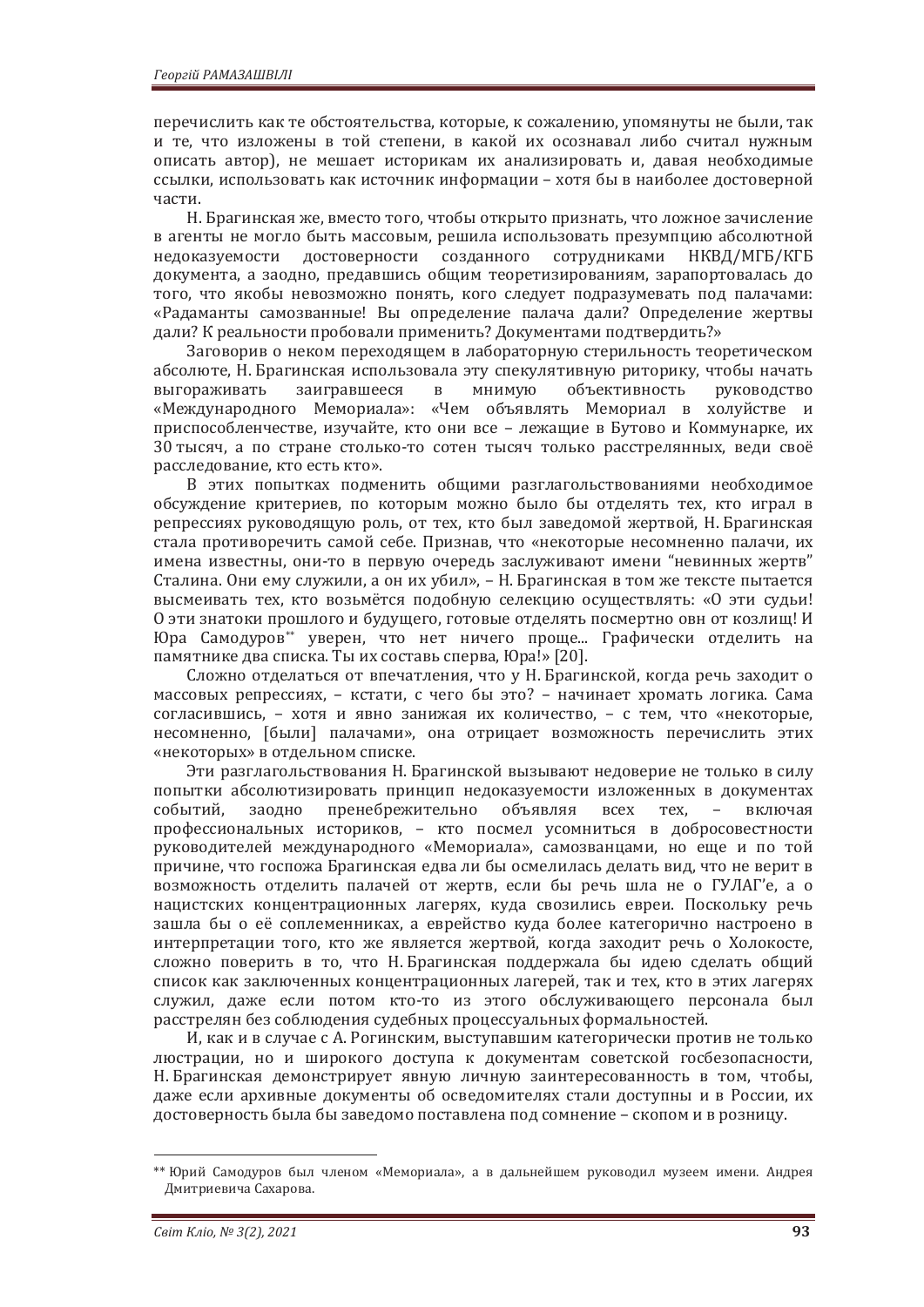Самое же интересное, что этим пустопорожним разглагольствованиям Н. Брагинская предалась именно в тот период, когда в Латвии стали публиковать имена агентов, перечисляемых в картотеке КГБ ЛССР, а документы из архивов СБУ (Службы Безпеки Украины) активно используются историками из разных стран. Неудивительно, что этот пространный, но неубедительный текст Н. Брагинской оперативно перепостил на своей странице и член правления «Международного Мемориала» Александр Черкасов, сопроводив его тенденциозно комплиментарным, но абсолютно неубедительным откликом: «Очень толково» [23].

Выступая 25 октября 2010 г. на историко-архивной конференции в курортном местечке Квариати\*, всё тот же А. Рогинский открытым текстом сформулировал свою позицию по вожделеемому многими исследователями тотальному рассекречиванию советской архивной документации: «Я являюсь противником люстрации и не считаю, что в архивах должно предоставляться всё».

Это откровение важно для понимания того, кто именно оказался серым кардиналом, влиявшим на проработку тактики и, соответственно, стратегии адвокатской позиции в деле начальника информационной службы и архивного отдела Управления МВД по Архангельской области полковника милиции Александра Дударева и профессора Поморского госуниверситета – историка Михаила Супруна. Не секрет, что адвокат Иван Павлов, порекомендованный М. Супруну руководителями питерского «Мемориала», состоящими с руководителями «Международного Мемориала» в более чем деловых отношениях. их объединяют давние почти родственные узы, - обсуждал линию защиты с тем же А. Рогинским и теми его сотрудниками, которых всевластный руководитель «Мемориала» вовлекал в эти беседы.

Роль, закулисно сыгранная А. Рогинским и статусными правозащитниками из «Мемориала», обсуждавшими выбираемую линию защиты с И. Павловым, по ряду признаков помогшему своему подзащитому проиграть процесс [24-29], выглядит тем более двусмысленно, что М. Супрун своевременно не задался вопросом о том, являются ли они его союзниками в создавшейся ситуации. Питерский «Мемориал», от которого исходила первая рекомендация обратиться к адвокату И. Павлову, оказался наиболее близко к Архангельску расположенной правозащитной организацией. Степень же делового взаимодействия Ирины Флиге с И. Павловым, как и влияние, которое через него сможет оказывать на процесс А. Рогинский, М. Супрун даже теоретически не мог предусмотреть, поскольку, находясь под административным и моральным давлением, не просчитывал таких вариантов.

Противоречивость складывавшейся ситуации стала очевидна лишь тогда, когда что-либо изменить не смог бы - даже если бы предпринял соответствующую попытку – ни сам М. Супрун, ни другие лица, внимательно следившие за процессом. Не подозревая об этом, преследуемый историк стал искать союзников в лагере, политическая позиция которого ему не была известна. Вследствие того, что А. Рогинский, являясь категорическим противником не только люстрации, но и широкого рассекречивания документов государственной безопасности, не стал бы вступать из-за архангельского историка в конфликт с Федеральной Службой Безопасности и тем самым нарушать заключенную им с властями обоюдовыгодную унию, благодаря которой он, получив полномочия присматривать за историкоархивным сообществом, почти четверть века являлся главным действующим лицом в международном «Мемориале», не учитывавший этого Михаил Супрун оказался между молотом ФСБ и наковальней «статусной правозащиты».

Негативное отношение А. Рогинского к люстрации можно было бы считать его частной позицией, если бы представители того самого ведомства, интересы которого он де-факто защищал, выступая против ограничения прав на политическую карьеру лиц, связанных с советской госбезопасностью, не просто оказались в России у власти, но и стали быстро воссозлавать советскую систему с

<sup>\*</sup> Конференция Study the past for the future, в которой приняли участие историки из Азербайджана, Грузии, России, США и Финляндии, проходила 23-26 октября 2010 г. в Тбилиси, а затем в Квариати возле Батуми.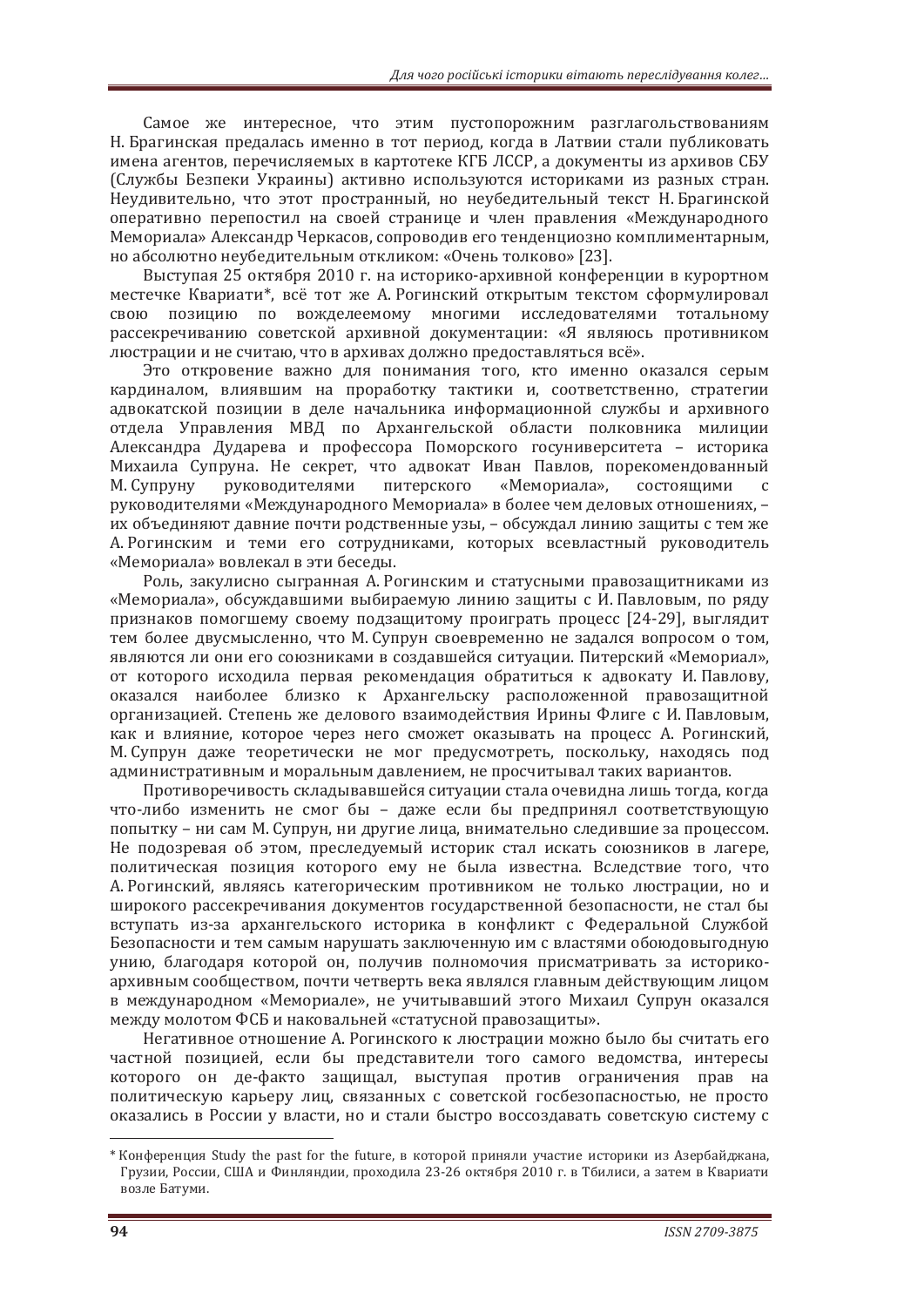типичным для неё подавлением инакомыслия и бандитским отношением к чуждым элементам.

Люстрация касается не только политики, но и, например, влияния, которое российские спецслужбы сохраняют в средствах массовой информации – причем, не только отечественных, но и зарубежных, работавших в России (в частности, в русских редакциях таких радиостанций, как Радио Свобода, БиБиСи, Голос Америки. Немецкая Волна, и журналов в диапазоне от Newsweek до Playboy).

Занятая им позиция выглядит двусмысленно, если воспринимать «десталинизацию», которой столь активно занимается А. Рогинский, как искреннюю политическую платформу. Можно было бы предположить, что, проигрывая настоящее, он рассчитывал вырастить поколение, которое сможет взять реванш в будущем, однако А. Рогинский слишком хорошо знал особенности и русской жизни, и советской системы, чтобы верить в то, что в авторитарном обществе гражданская оппозиция сможет создать альтернативную структуру власти. Это не удалось его ровесникам, намного лучше, чем современная молодёжь, понимавшим, что такое советский миропорядок, и испытавшим все его достоинства и недостатки на собственном опыте. Займётся ли европеизированием такой системы молодёжь, которой легче эмигрировать либо оградиться от окружающей жизни в своей интернет-реальности, вопрос, к сожалению, имеющий скорее один ответ, нежели два. Таким образом, уместно предположить, что, уступая позиции идеологическому противнику. А. Рогинский прекрасно понимал, что в обозримой перспективе они отвоёваны не будут.

В подобном событийном контексте «десталинизация» неизбежно вырождается в коммерческий проект, позволявший А. Рогинскому застолбить за собой роль видного «антисталиниста», сохранив амплуа «общественного деятеля» и «почти политика», но при этом не делая ничего, что будет болезненно для властей. «Антисталинист», выступающий против люстрации, то есть инструмента, гарантирующего десталинизацию не декларативную, а политикоадминистративную, - это больше похоже на легендирование (успешно исполняемую театральную роль), чем на искреннюю позицию, сопряженную с безусловными рисками.

Хотя А. Рогинского рассматривают в первую очередь как историка, по своей психологии профессиональным историком он, как ни странно, не являлся, поскольку позволял обстоятельствам, не имеющим никакого отношения к науке, влиять на то, публиковать ли обнаруженную архивную информацию. Выступая 25 мая 2012 г. на том же круглом столе, он продекларировал, по существу, что самоценность исследования не является для него приоритетной и ею можно пожертвовать как для соблюдения чьих-то интересов, так и сохранения чьих-то репутаций: «[...] вот он [историк] завершил исследование, и уже есть результаты. Трудности возникают при представлении этих результатов обществу. Именно в этот момент, если уж говорить о моей практике, мне не раз приходилось затыкаться, умалчивать, практически готовые работы класть куда-то в далёкий ящик, где некоторые из них до сих пор так и ждут своего часа» [2].

Сложно расценить иначе, как призыв следовать конъюнктуре (политической, социальной или профессиональной), слова А. Рогинского о том, что, «будучи абсолютно независимым в исследовании, в поисках, в подготовке, по целому ряду пунктов историк не может вот так не оглядываться перед тем, как что-то болезненное предать гласности. И историку приходится думать не только о том, что сказать, но и когда сказать, и когда помолчать».

Парадокс, но даже после этой открытой декларации, означавшей, что А. Рогинский считает, что историки должны публиковать свои работы только в том случае, если они не подорвут авторитета коллег и не опровергнут удобный влиятельным политическим силам стереотип, его продолжают считать историком. хотя нельзя и представить ничего более антинаучного, чем призыв, вводя подобную антинаучную самоцензуру, искусственно сдерживать естественный процесс исследования, предполагающего, что по его результатам могут быть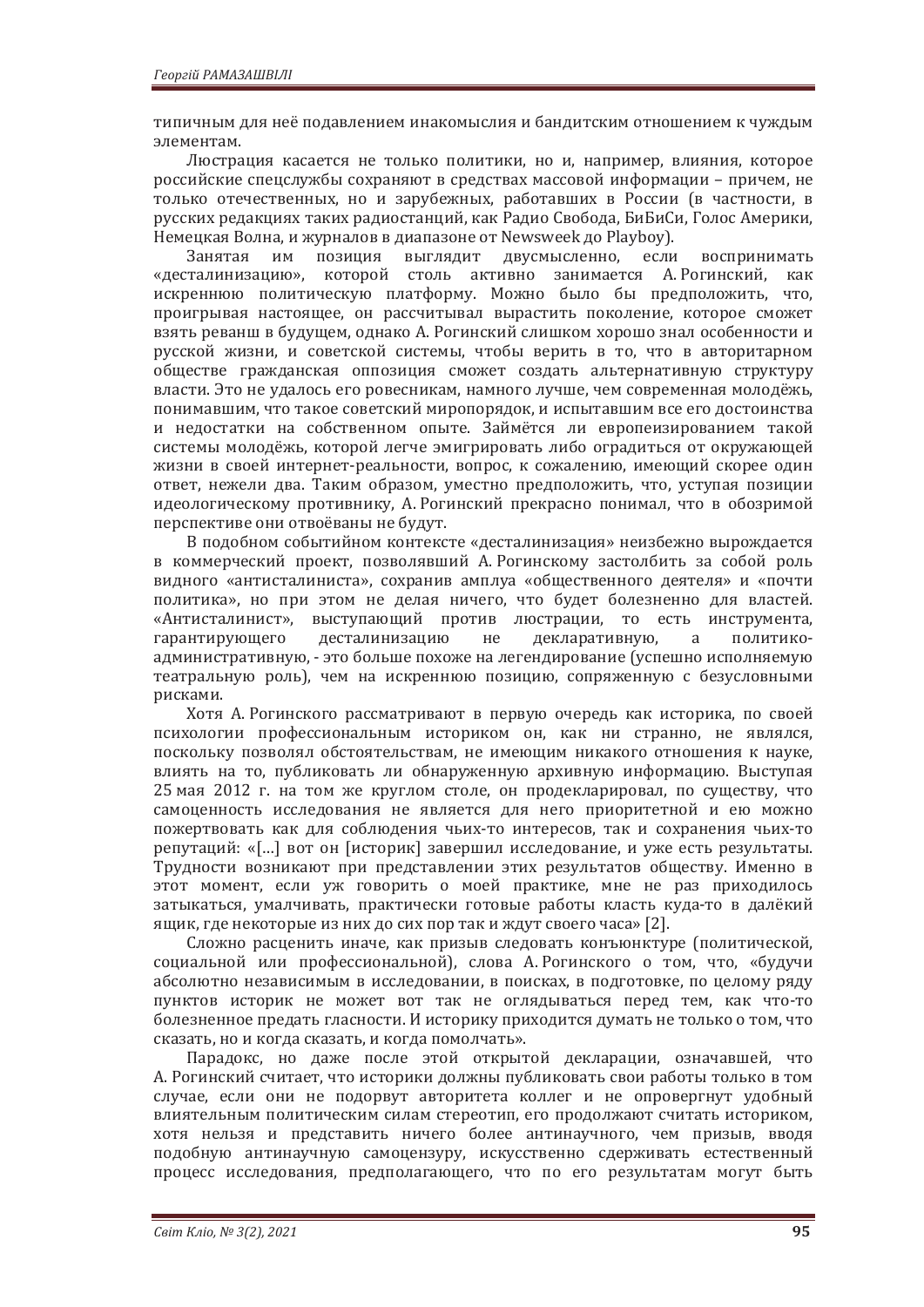оспорены устаревшие и не подтвердившиеся концепции. Эта рекомендованная А. Рогинским установка, будь она взята на вооружение директором научного учреждения, книжного издательства либо даже заведующим кафедрой, привела бы (да и приводит, если называть веши своими именами) к тому, что десятки, если не сотни исследований были бы блокированы еще на их начальной стадии, поскольку любой руководитель оказался озабочен преимущественно тем, не будут ли результаты «болезненными» для каких-то влиятельных лиц, и не уместнее ли эффектно «помолчать» на соответствующую тему.

Понять причины столь парадоксального поведения А. Рогинского легко, если расстаться с устоявшимся стереотипным мнением, согласно которому он был историком. При внимательном ознакомлении с его биографией, а хорошим подспорьем в этом может стать книга Барбары Мартин и Антона Свешникова [13], становится понятно, что, в 1970-х А. Рогинский был молодым филологом, лишь желавшим переквалифицироваться в историки и участвовавшим в издании достаточно дилетантского самиздатовского альманаха. «Звездный час» А. Рогинского настал именно после того, как он оказался под судом за подделку отношений в архив. Понимая, что от того, какая репутация у него сложится в результате процесса, А. Рогинский посвятил своё последнее слово необходимости провести архивную реформу. Учитывая, что на дворе было всё еще брежневское время, ничем иным, кроме блефа его речь назвать нельзя, но её оказалось достаточно для того, чтобы за рубежом уверовали в существование «независимого історика», якобы борющегося с системой. Однако когда А. Рогинский спустя несколько лет вышел на свободу, он предпочел с головой окунуться в общественнополитическую деятельность и, даже возглавив «Мемориал», не счел нужным сделать карьеру историка, хотя архивы, о доступе к которым он при Брежневе не мог и помышлять, оказались после 1991-го открытыми. Парадокс, но называющийся «историко-просветительским» обществом «Мемориал» сподобился выпустить лишь два номера исторического альманаха «Звенья», и, начиная с 1993го собственного исторического альманаха не имеет.

Тем не менее, чтобы оправдать брежневски несменяемое четвертьвековое монопольное правление А. Рогиниского, его клан активно создавал о нём миф, как о якобы «выдающемся историке». Очередная волна восторгов была поднята уже после того, как он умер, чтобы подчеркнуть законность наследования «международного Мемориала» представителями клана скончавшегося Рогинского. Когда в марте 2019-го бывший руководитель московского представителя Фонда Бёлля Йенц Зигерт, многие годы спонсировавший работу «Мемориала», написал на своей странице в фэйсбуке, что, выйдя на свободу, А. Рогинский посвятил всю оставшуюся жизнь, - то есть более 30-ти лет, - изучению массовых репрессий, я поинтересовался у него, какими научными публикациями А. Рогинского можно подтвердить проделанную им работу и высокий научный уровень. Поскольку Зигерт безмолствовал, я призвал ему на помощь более десяти сотрудников «Мемориалов» – как московского, так и Санкт-Петербургского и Харьковского, с руководством которых А. Рогинского объединяли особо близкие отношения. Когда после нескольких попыток добиться от них ответа стало понятно, что они не в состоянии перечислить хотя бы несколько публикаций. Зигерт стёр мой вопрос, а представители «Мемориала» стали коллективно посылать мою страницу в фэйсбуке в «бан».

В то же время нельзя сказать, что никаких публикаций у А. Рогинского не было, но их мало, да и те, что мне известны, подписаны в соавторстве, так что невозможно понять, кто же в действительности писал текст и каково участие каждого из соавторов. Причем, и среди таких публикаций это зачастую не самостоятельные тексты, а вступительные статьи и комментарии к публикации чьих-то писем либо воспоминаний. Видимо, по этой причине библиотекарь «Мемориала» Борис Беленкин, являющийся редактором-составителем альманаха «Acta Samizdatica», не включил в посвященный скончавшемуся А. Рогинскому номер его библиографии.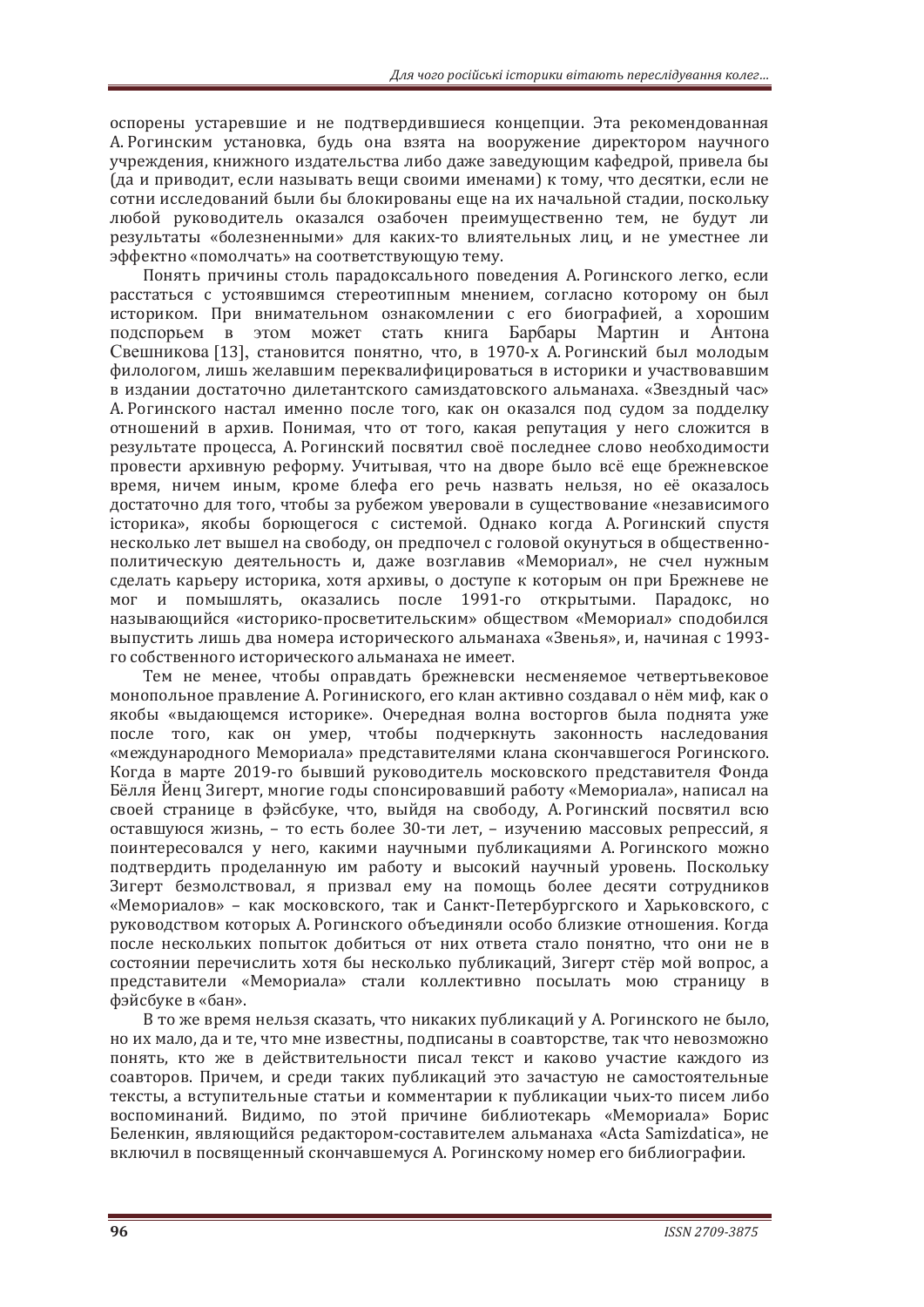Из всего этого однозначно следует, что называть А. Рогинского, выступавшего против люстрации и широкого открытия архивных фондов госбезопасности, историком было бы фактически неверно. Что не отменяет подозрений в том, что, когда А. Рогинский выступал против люстрации, им двигала очень личная заинтересованность.

Объяснить же причины, по которым Арсений Рогинский так и не состоялся как профессиональный историк, крайне неубедительно попытался после его смерти его многолетний подчинённый Константин Морозов: «Совершенно очевидно, что свой потенциал как исследователя он реализовал далеко не в полной мере. Иногда он сетовал, что вынужден отдаваться административной работе» [21]. Работающий много лет в «Мемориале» К. Морозов обозначил проблему верно, однако мысль развивать не стал, хотя известно, что никто не заставлял А. Рогинского променять карьеру историка на административные заботы. Он отдал предпочтение тому, что, вероятно, больше соответствовало тем целям, которые он преследовал с рубежа  $1980 - 1990 - x$ 

Достаточно странно в сделанном К. Морозовым описании выглядит и то, как А. Рогинский работал над статьями: «Очень ответственно, даже супер ответственно подходил он к написанию текстов. Он нервничал, что ему нужно что-то написать. То, что он может немного опустить планку требований к себе, ему в голову, похоже, совсем не приходило».

Несмотря на содержащуюся в нем комплиментарную оценку, это свидетельство настораживает тем, что К. Морозов не приводит списка тех самых «текстов», к написанию которых А. Рогинский, по его словам, подходил «супер ответственно». Куда интереснее и более достоверно выглядит наблюдение Константина Морозова, что А. Рогинский «нервничал, что ему нужно что-то написать». Странная черта для человека, уверенного в своих профессиональных навыках и знаниях. Интересно и то, что нервную реакцию руководителя «международного Мемориала» К. Морозову было проще заметить, чем удостовериться в том, что тот «супер ответственен» в работе над статьями, поскольку последнее более субъективная, а потому сложнее доказуемая оценка.

Хотя К. Морозов и пишет, что А. Рогинский «как исследователь [...] недооценён», однако вновь не поясняет, что пренебрёг собственными исследовательскими навыками А. Рогинский по собственному усмотрению, поскольку, очевидно, что карьера историка ему казалась не соответствующей его амбициям (и, судя по настойчивым попыткам влиять на правозащитную и историко-архивную среду, -«масштабам»).

Еще одним историком, подобно А. Рогинскому публично приветствующим ограниченный доступ к архивным документам, стал живущий в Новосибирске медиевист Дмитрий Карнаухов, который 11 октября 2017-го был выслан из Польши. Когда обсуждение этого происшествия началось в прессе, Д. Карнаухов, не называя ни имён, ни книг, огульно обвинил поляков в том, что ими «выбирались только те факты, которые только с негативной точки зрения освещали тематику», и поддержал запретительные меры: «Поэтому наши власти, как мне кажется, совершенно объективно пошли на ужесточение режима пользования архивными документами» [14].

Сослался Д. Карнаухов и на то, что польские историки российскими архивными «источниками будут» якобы «спекулировать» и «представлять не в объективном научном дискурсе, а сугубо пропагандистском. Как доказательство вины», Д. Карнаухов связал «период, когда архивы были открыты» с появлением «совершенно жесткого антироссийского дискурса в польской историографии».

Не говоря о том, что причины, которыми руководствовались российские власти, могут быть (либо не быть) «объективными», но никак не направленными на ужесточение архивной политики, следует заметить, что Д. Карнаухов приветствует, по сути, дискриминацию тех или иных историков, объединяемых каким-то критерием (из его комментария, воспроизведённого сайтом Фонтанка.ру, невозможно, впрочем, понять, понимает ли он четко, кто именно из его коллег, -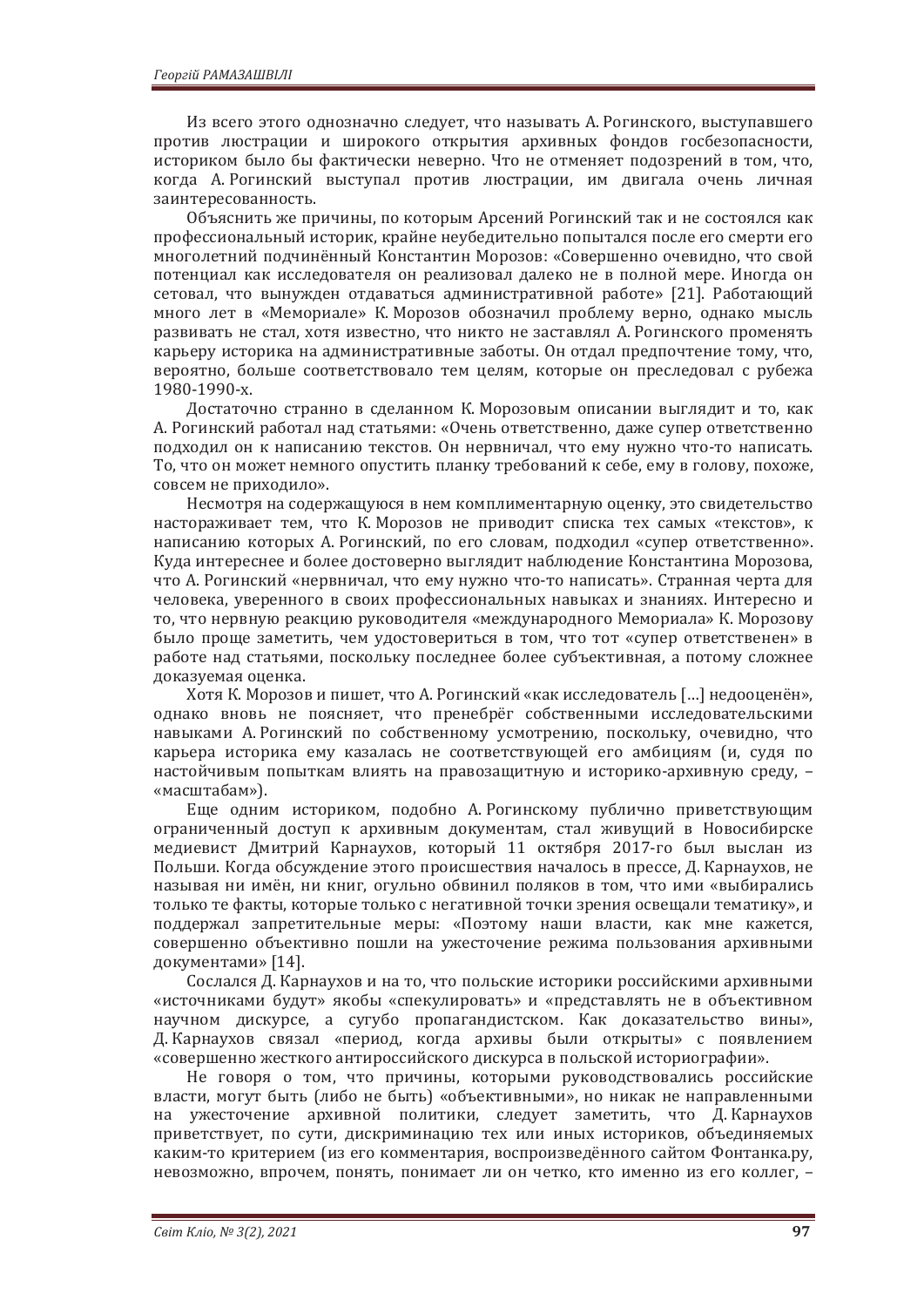если он вообще считает их коллегами, - станет заложником подобной запретительной политики, и не распространится ли она за компанию не только на польских, но и российских исследователей).

При том, что многие историки восприняли прошедший в 2011-м прецедентный судебный процесс над архивистом А. Дударевым и историком М. Супруном как угрозу профессиональной среде, даже среди тех, кто считает обвинения сфабрикованными, можно найти людей, полагающих, что, в принципе, историков можно и посадить, если они переходят некую запретную идеологическую черту.

Так Павел Полян, упомянувший в своей крайне претенциозной и неоднозначной книге «Историомор, или трепанация памяти», что А. Дударева и М. Супруна судили за использование «банальных установочных данных нескольких тысяч репрессированных, ничем не отличающихся от сведений, миллионы раз использовавшихся в сотнях российских региональных «Книг памяти» [19, с. 175], посвятил многие страницы этой же работы злорадному перечислению тех судебных и внесудебных преследований, которым подвергались ревизионисты, ставящие под сомнение либо количество евреев, погибших во время Второй Мировой войны, либо использование газовых камер.

Если бы книга П. Поляна была опубликована в одной из стран, о которых шла речь, это и без того граничащее с неуместным смакованием ликование, вызванное разнообразными гонениями на оппонентов, не привносило бы ничего нового во взаимоотношение противоборствующих историков, но, когда подобным едва ли передовым европейским и американским опытом П. Полян делится с российской аудиторией, он по существу популяризирует как якобы допустимый тот набор приёмов, которые позволят любым связанным с властями сторонникам канонических версий той же советской истории в куда более свирепых формах расправляться с теми, кто ставит под сомнение одобренную идеологическим аппаратом версию.

Учитывая, что такие без преувеличения «выдающиеся» знатоки советской истории как министр обороны РФ Шойгу и депутат Государственной Думы Яровая уже высказывались за то, чтобы историки, ставящие под сомнение каноническую трактовку событий связанных с той же «Великой отечественной войной», подвергались судебному преследованию, сложно поверить, что П. Полян не догадывается о том, как российскими властями может быть использован вызывающий сомнения в своей прогрессивности опыт западных стран.

 $\Box$ Продолжение в следующем номере.

#### СПИСОК ИСПОЛЬЗОВАННЫХ ИСТОЧНИКОВ И ЛИТЕРАТУРЫ

1. Арсений Рогинский: «Главное - это, наконец, донести правду о Катыни до российского народа». Права человека в России. Сайт. [Электронний ресурс]. Режим доступа: http://hro.org/node/7919

2. Арсений Рогинский о молчании историка (со ссылкой на Polit.Ua, 3 августа 2012 г.). [Электронний ресурс:]. Режим доступа: http://www.polit.ua/articles/2012/08/03/roginskiy.ht ml http://old.memo.ru/d/124360.html

3. В посольстве Польши прошел вечер памяти Арсения Рогинского. 5 июня 2018 г. Международное общество «Мемориал». Сайт. [Электронный ресурс]. Режим доступа: https://www.memo.ru/ru-ru/memorial/departments/intermemorial/news/149

4. Ганапольский М. Свободное радио для свободных людей. Радиостанция «Эхо Москвы». Матвей Ганапольский. Блог. 21 августа 2015 г. [Электронний ресурс]. Режим доступа: https://echo.msk.ru/blog/ganapolsky/1607534-echo/

5. Дюков А. О деле Супруна: заметки на полях. Записные книжки историка. 16 декабря 2011 г. [Электронный ресурс]. Режим доступа: https://a-dyukov.livejournal.com/1062520.html

6. Жуков Ю. Гордиться, а не каяться. Правда о сталинской эпохе. Москва: Эксмо, Яуза.  $2011.265c$ .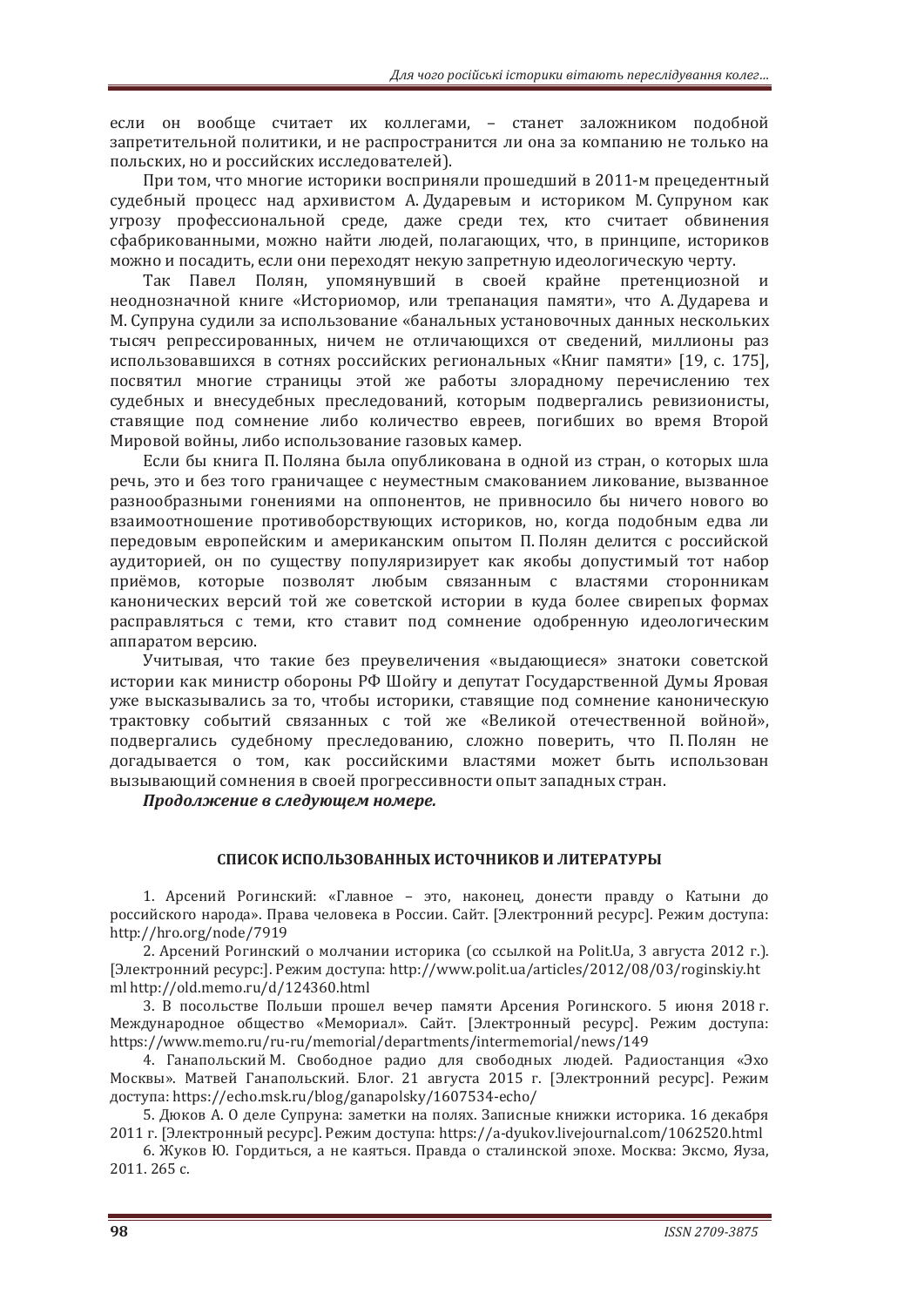7. Золотое подполье. Полная иллюстрированная энциклопедия рок-самиздата. Сост.: Волков А., Гурьев С. Нижний Новгород: Изд-во «Деком», 1994. 368 с. (С. 248-249.)

8. Каспаров Г. Беларусский синдром российского интеллигента. 14 сентября 2020 г. Страница Гарри Каспарова. Facebook. Режим доступа: https://www.facebook.com/KasparovHo me/posts/3387376254618305

9. Комментарии к посту «Клюква от Радзинского. Продолжение. «Он подвёл нас под удар». 5 декабря 2018 г. Страница Alexander Podrabinek. Facebook. Режим доступа: https://www.facebook.com/alexander.podrabinek/posts/1940518529399832

10. Комментарии к посту «Клюква от Радзинского. Продолжение. «Он подвёл нас под удар». 10 декабря 2018 г. Страница Alexander Podrabinek. Facebook. Режим доступа: Режим доступа: https://www.facebook.com/alexander.podrabinek/posts/1940518529399832?comment id=1940710809380604&reply comment id=1940749936043358

11. Корни белорусской политики. Кузнецов: история повторяется. Telegraf.by. 27 октября 2011 г. [Электронный ресурс]. Режим доступа: https://telegraf.by/in-belarus/korni--politiki-kuznecov-istoriya-povtoryaetsya/

12. Львов В. Катынь: Владимир Путин и Дональд Туск почтили память погибших. 7 апреля 2010 г. Русская служба Голос Америки. Сайт. [Электронный ресурс]. Режим доступа: https://www.golos-ameriki.ru/a/poland\_katyn\_2010\_04\_07-90128672/184041.html

13. Мартин Б., Свешников А. Исторический сборник «Память». Исследования и материалы. Москва: Изд-во «НЛО», 2017. 400 с.

14. Нелюбин Н. ФСБ отзеркалила польского историка. Новости Санкт-Петербурга. 2017. 27 ноября. [Электронний ресурс]. Режим доступа: http://piternews.net/society/2017/11/27/118163.html

15. Неудобное прошлое. Обсуждение с автором Николаем Эппле и Ириной Прохоровой. Эфир от 7 ноября 2020 г. Радио «Говорит Москва» [Электронный ресурс]. Режим доступа: https://www.youtube.com/watch?v=X\_iLkANw10M

16. Обмен репликами от 8 ноября 2016 г. Страница Георгия Рамазашвили. Facebook. Режим доступа: https://www.facebook.com/ramazashvili.georgiy

17. Подрабинек А. Некрасивая история и чекистское прошлое оппозиционера Гудкова. Контуры. 30 августа 2012 г. [Электронный ресурс]. Режим доступа: http://kontury.info/publ/politika/nekrasivaja\_istorija\_i\_chekistskoe\_proshloe\_oppozicionera\_gudk ova/5-1-0-123

18. Подрабинек А. Безнравственный протест. Радио Свобода. Сайт. 14 апреля 2017 г. [Электронный ресурс]. Режим доступа: https://www.svoboda.org/a/28425662.html

19. Полян П. Историомор, или Трепанация памяти. Москва: АСТ, 2016. 624 с.

20. Пост от 18 ноября 2018 г. Страница Нины Брагинской. Facebook. Режим доступа: https://www.facebook.com/permalink.php?story\_fbid=1955565137860016&id=1000021964524 03

21. Пост от 19 декабря 2017 г. Страница Константина Морозова. Facebook. Режим  $\mu$ ος τνπa: https://www.facebook.com/konstantin.morozov.7/posts/1882017125156303

22. Пост от 1 июля 2018 г. Страница Дмитрия Шушарина, Facebook, Режим лоступа: https://www.facebook.com/dshush/posts/2087554137939457

23. Перепост от 18 ноября 2018 г. Страница Александра Черкасова. Facebook. Режим доступа:

24. Рамазашвили Г. Дело Дударева-Супруна: истоки, судебные перспективы и последствия. Индекс. Досье на цензуру. № 30, 2009. С. 103-131. [Dudarev/Suprun Case: origines, perspectives of the trial and conséquences// Index. Dosye na Tsenzuru (Russian version of Index On Censorship). #30, 2009. P. 103-131.]

25. Рамазашвили Г. Опасный прецедент. О роли адвокатов в исходе одного историкоархивного дела. Свободная мысль. №3/4 (1632), 2012. С. 81-93. [Dangerous Precedent: About the role of lawyers in the outcome of one historical-archival trial// Svobodnaya Mysl'.  $#3/4$  (1632), 2012. Ρ. 81-93.

26. Рамазашвили Г. Кто и зачем ограничивает доступ к архивным фондам? (К итогам одного судебного дела)// Новое Литературное Обозрение. №6 (118), 2012. С. 429-440. Who and for what restricts an access to archival funds// NLO #6(118), 2012. P. 429-440.

27. Ramazashvili G. The Dudarev-Suprun case between the letter and the spirit of Russian legislation: the repressive use of the departmental order of the Ministry of Culture, Ministry of Internal Affairs and Federal Security Service Nº 375/584/352. (Translation: Ben Hooson)// Process. Part 2: Hearing. 12.2016. P. 11-15.